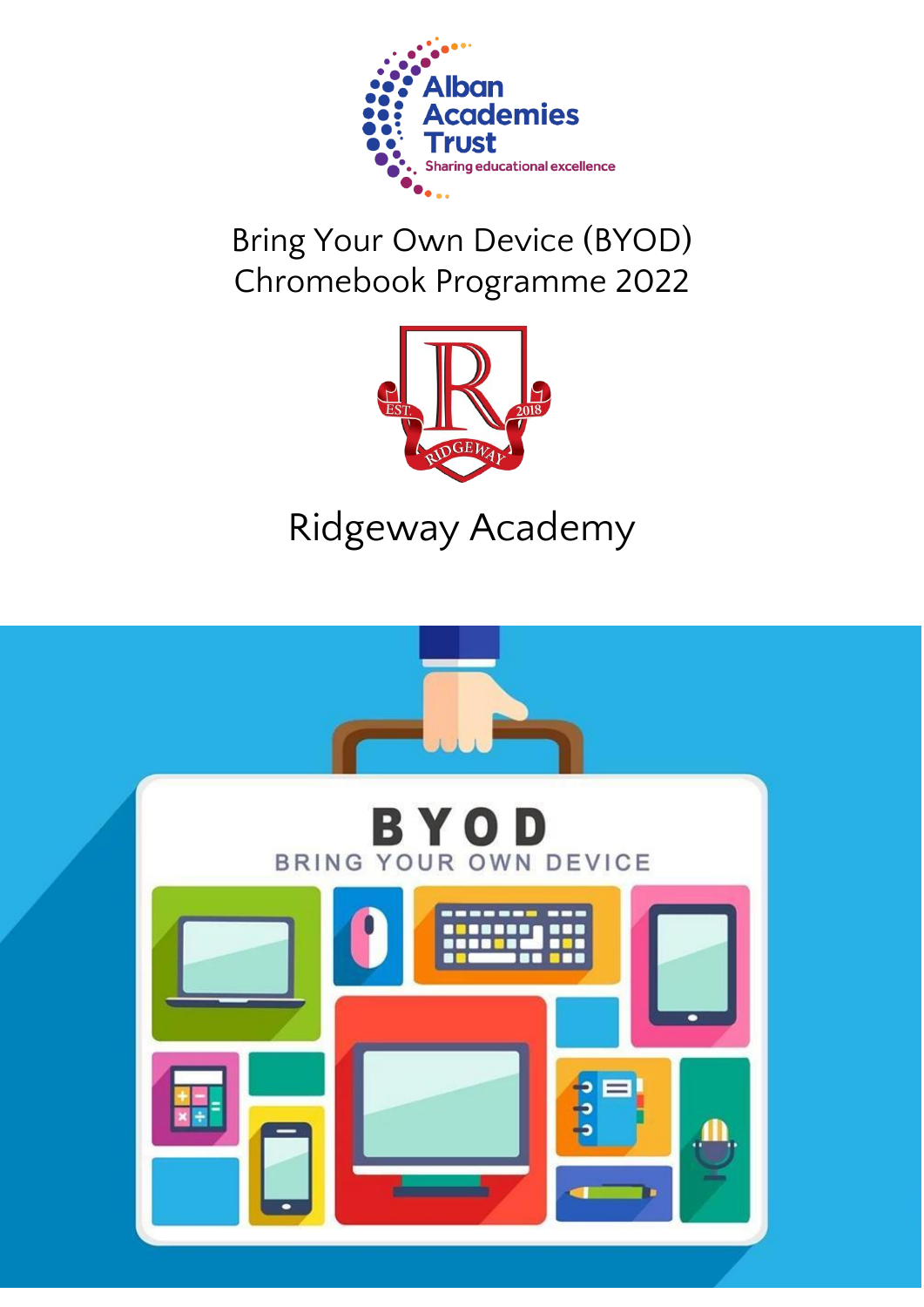#### Dear Parent/Carer

From September 2022 the Alban Academies Trust will be launching a common programme across all secondary schools for students joining in year 7. The programme will require all students to have their own Chromebook.

We always seek to innovate in the classroom, ensuring students benefit from a wide variety of teaching styles and learning experiences. Our teachers are a professional and highly dedicated learning community who are committed to engaging, supporting, stretching and challenging students to achieve in all aspects of life. We will be incorporating a blended learning approach that takes traditional methods and skilfully combines them with modern evidence-informed approaches including the highly sophisticated use of technology.

This guide outlines the minimum standards that the device must meet and also provides information about ordering the school's required device (a Chromebook) via a dedicated ordering platform.

style device, whilst also providing the capability to use technology to support the more demanding aspects of our curriculum, including the completion of extended writing tasks and more complex research activities.

At the heart of all decision making within the Alban Academies Trust is inclusivity; as such we will ensure that no student is disadvantaged by this decision. Later in this guide we will outline financial support for students who are in receipt of Pupil Premium Funding and Free School Meals, as well as families suffering financial hardship.

We are very excited to be launching our Blended Learning programme this September and know it will have a positive impact on your child's educational experiences throughout their time at Ridgeway Academy.

#### **Louise Jesson - Assistant Headteacher**

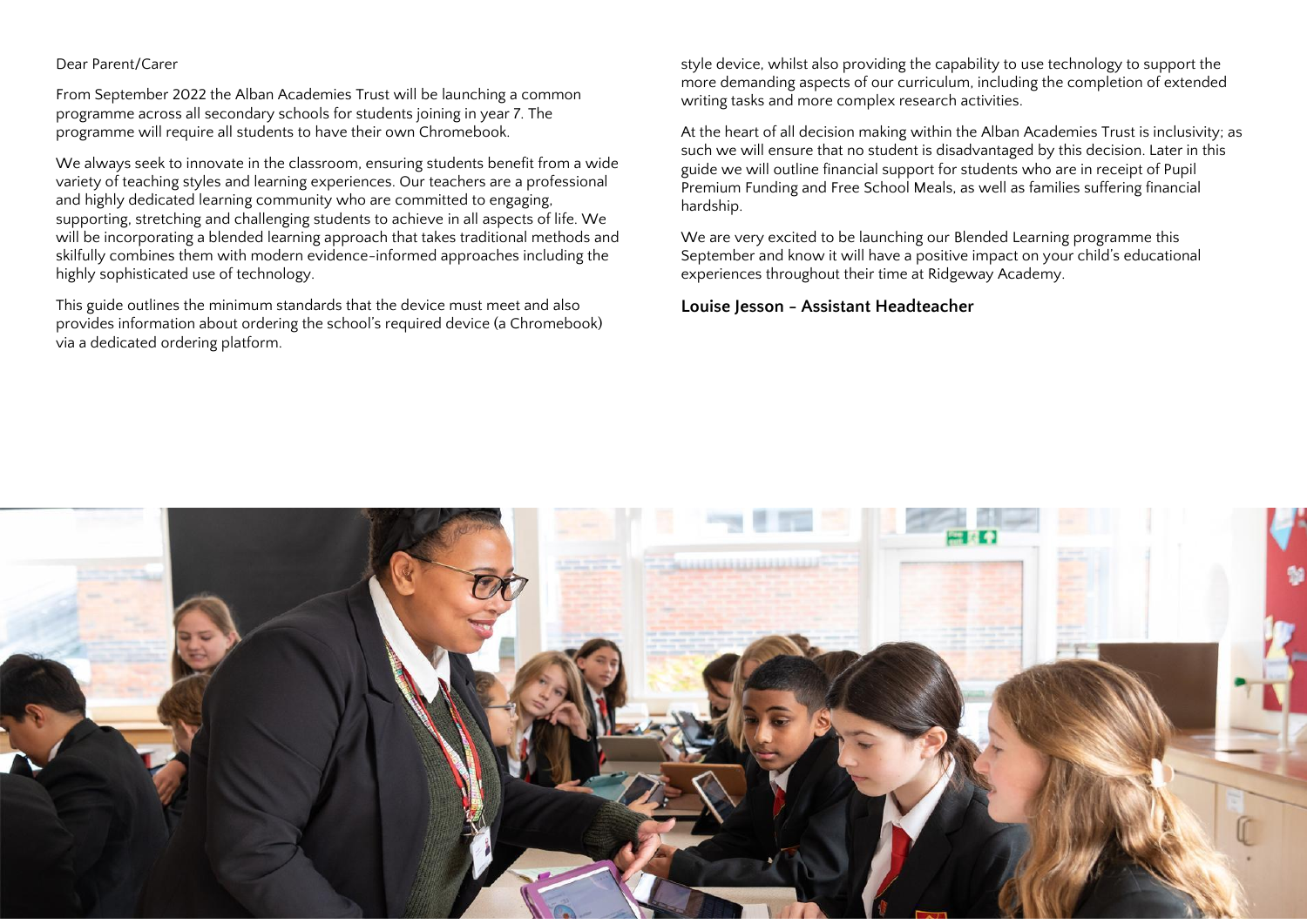## **Options for equipping your child with a suitable Chromebook**

There are two options for parents/carers when deciding how to equip your child with a suitable Chromebook ready for September 2022.

Firstly, our trust wide recommendation is to purchase our customspecification device through our reseller, Academia.

Alternatively, you can purchase a Chromebook device from a retailer of your choice, however, the device must meet the specific requirements of our custom-specification device

## **Purchasing our custom-built device through Academia**

We have worked directly with device manufacturer, ASUS, to build a custom specification Chromebook device. This device has been built to meet the demands of an educational setting, taking account of the power and performance of key hardware but also its durability. Unlike consumer units ordinarily purchased from a high street or online store, this device has been vigorously tested for an educational setting. Tests include drop testing; inputoutput port durability testing; hinge open and close cycle testing and pressure testing on the lid and bottom of the device. Whilst these tests don't offer a guarantee against breakages, they do give peace of mind that these devices are built for an educational setting.

The negotiated cost also includes a manufacturer's warranty of **3 years** which **includes the battery**. This is a unique feature of the custom specification on offer.

Academia, the Alban Academies Trust's chosen reseller for this device also offer two levels of optional insurance for the device and the opportunity to enter a financial repayment scheme for both device and insurance.

## **Our chosen device**

The custom specification device which will be sold by Academia is the ASUS CR1100. A sleeve style case will be provided with the Chromebook as part of the bundle available to purchase.

## **Technical Specification**

Processor: Intel® Celeron® N5100 Processor

Memory: 4GB LPDDR4X on board RAM

Display: 11.6" HD (1366 x 768) 16:9 Touch Screen

Storage: 32GB eMMC

Battery: 10-13 Hours life

Interface: 2x USB Type-A ports, 2x USB Type-C ports, with display and power delivery support, 1x 3.5mm Combo Audio Jack, 1x Micro SD card reader

Additional Features: Front Facing Camera: 720p HD and World Facing Camera. Rubberised edges.

Weight: 1.42kg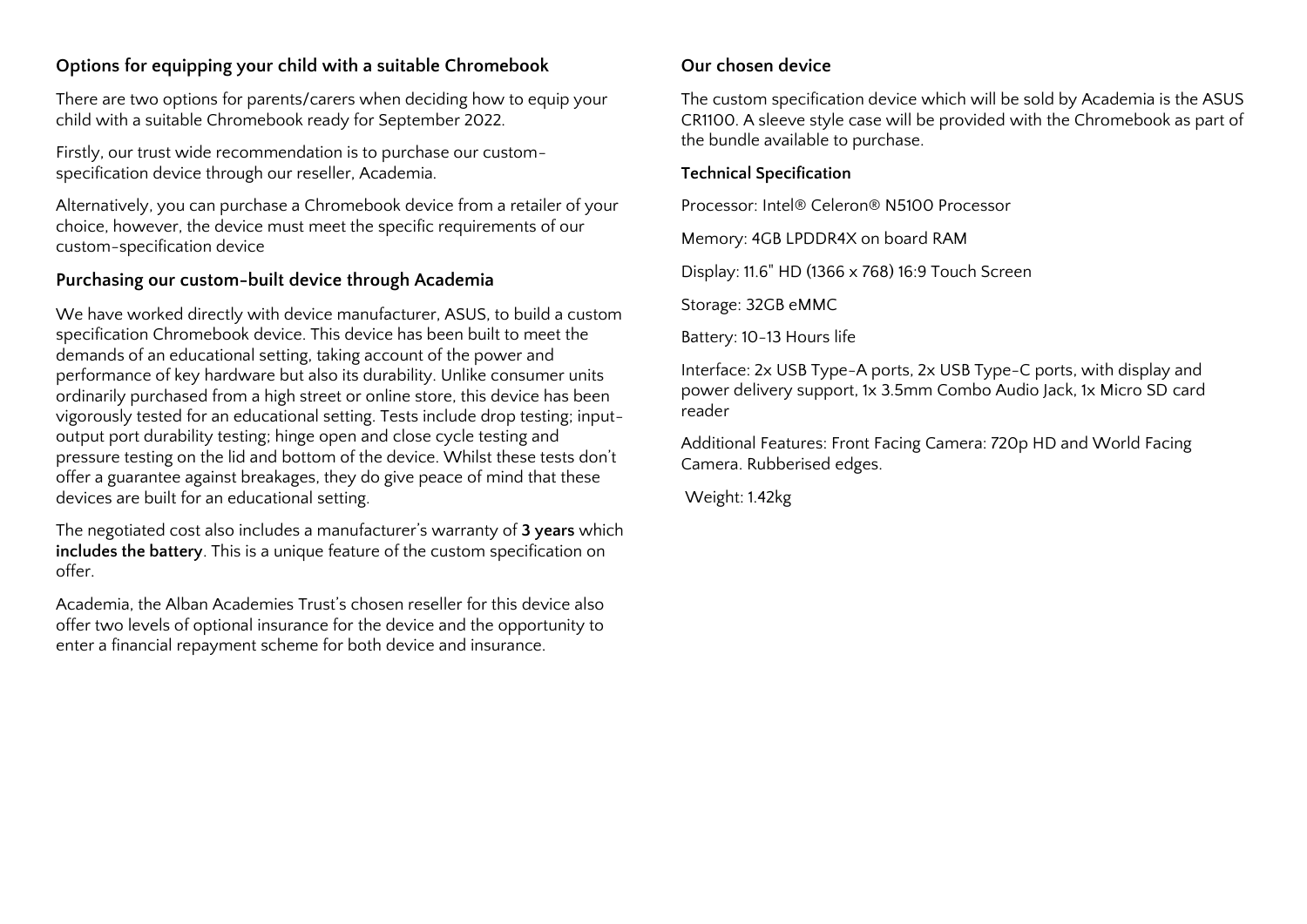#### **How to purchase the device and costs**

Academia have created a school specific portal where you can purchase the device bundle through a single payment or set up a finance agreement with a third party.

Please visit [https://ridgeway.store.academia.co.uk](https://ridgeway.store.academia.co.uk/) to visit our school's dedicated store.

The cost of the device bundle, which includes a sleeve style case and 3-year warranty is **£326.95 (inc. VAT)** .



Through the portal you will also have the option of purchasing a 3-year insurance policy for the device. There are two levels of cover – accidental damage (AD) and accidental damage and theft (ADT). Cover is provided by CompuCover and is underwritten by AXA. Costs for this cover are:

Accidental Damage (AD) - **£89.50**

Accidental Damage and Theft (ADT) - **£114.10**

It is important that you review the policy detail available at time of purchase.

Both warranty and insurance claims are logged and handled through the Academia portal and not directly with the school or trust.



for a mobile generation

## **Order deadline and delivery**

To allow appropriate time for manufacture and shipping, the Academia portal for placing orders will close at **9am on Friday 20th May 2022**. After this date, no further orders can be accepted, this is to guarantee delivery within the first few weeks in September. The purchased device will be delivered directly to the school in early September for distribution to your child during the first few weeks of term.

If the manufacture or estimated delivery times shorten, we will look to extend the ordering window or open a second opportunity to order. However, we strongly encourage parents/carers to place orders via the Academia portal as soon as possible.

## **Sourcing a different Chromebook device for your child**

Whilst we encourage families to purchase the custom specification device designed by the school, you can source an alternative device for your child if you so wish.

It is important to note that it must fulfil the following minimum standards required for the device to be suitable. These are:

- Minimum screen size of 11"
- Minimum storage capacity of 32GB
- Touch screen
- Forward and rear facing camera which can capture still images and video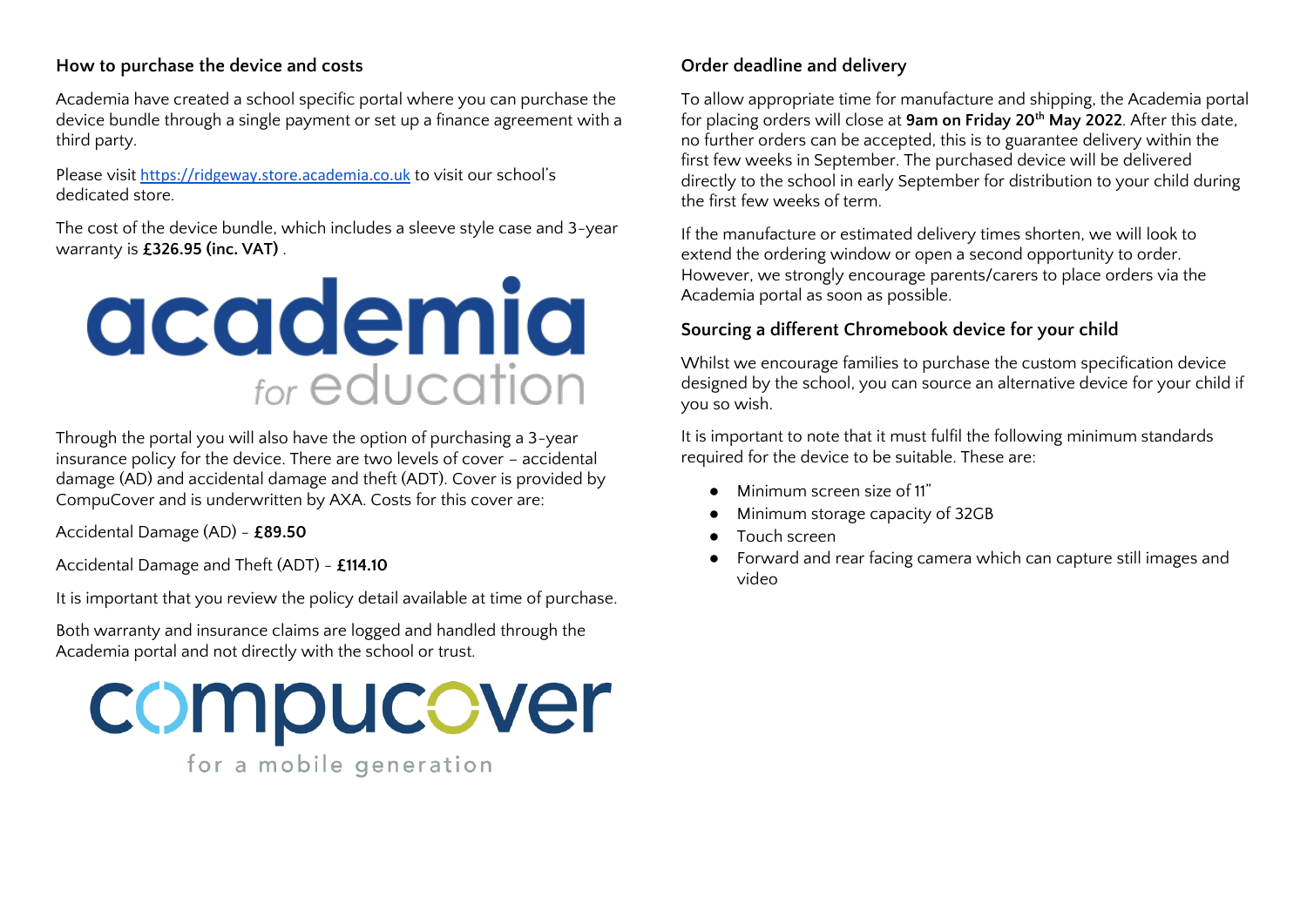## **Protecting your child's device**

It is important that your child's device is appropriately protected. If you choose to purchase a device through Academia a sleeve style case is included within the bundle. If you are sourcing a device from a retailer of your choice, it is strongly recommended that you purchase a similar sleeve or case to ensure appropriate protection.

It should be noted that the loss, damage or breakage of a personal device is **not** covered under school insurance. The school is **unable** to pay for the cost of repairs or replacements. As such, we highly recommend that devices are covered by an appropriate insurance policy. It is worth checking whether gadget insurance, which can often be added to home insurance or bank accounts, may offer cover for this device.

Students are encouraged to store their devices in lockers, particularly during lunchtimes or times when their bag is unattended.

## **Support and funding available**

We are fully committed to removing any challenges or barriers to students accessing learning. For students who are currently in receipt of Free School Meals or have received Free School Meals at any point in the past six years, we are able to use Pupil Premium funding to support our loan device scheme. This scheme enables the school to issue a fully insured device to your child with only a small financial contribution from parents/carers.

For further information or to acquire a device through this scheme, please contact Megan Frost, Pupil Premium Coordinator by emailing [megan.frost@ridgeway.herts.sch.uk.](mailto:megan.frost@ridgeway.herts.sch.uk)

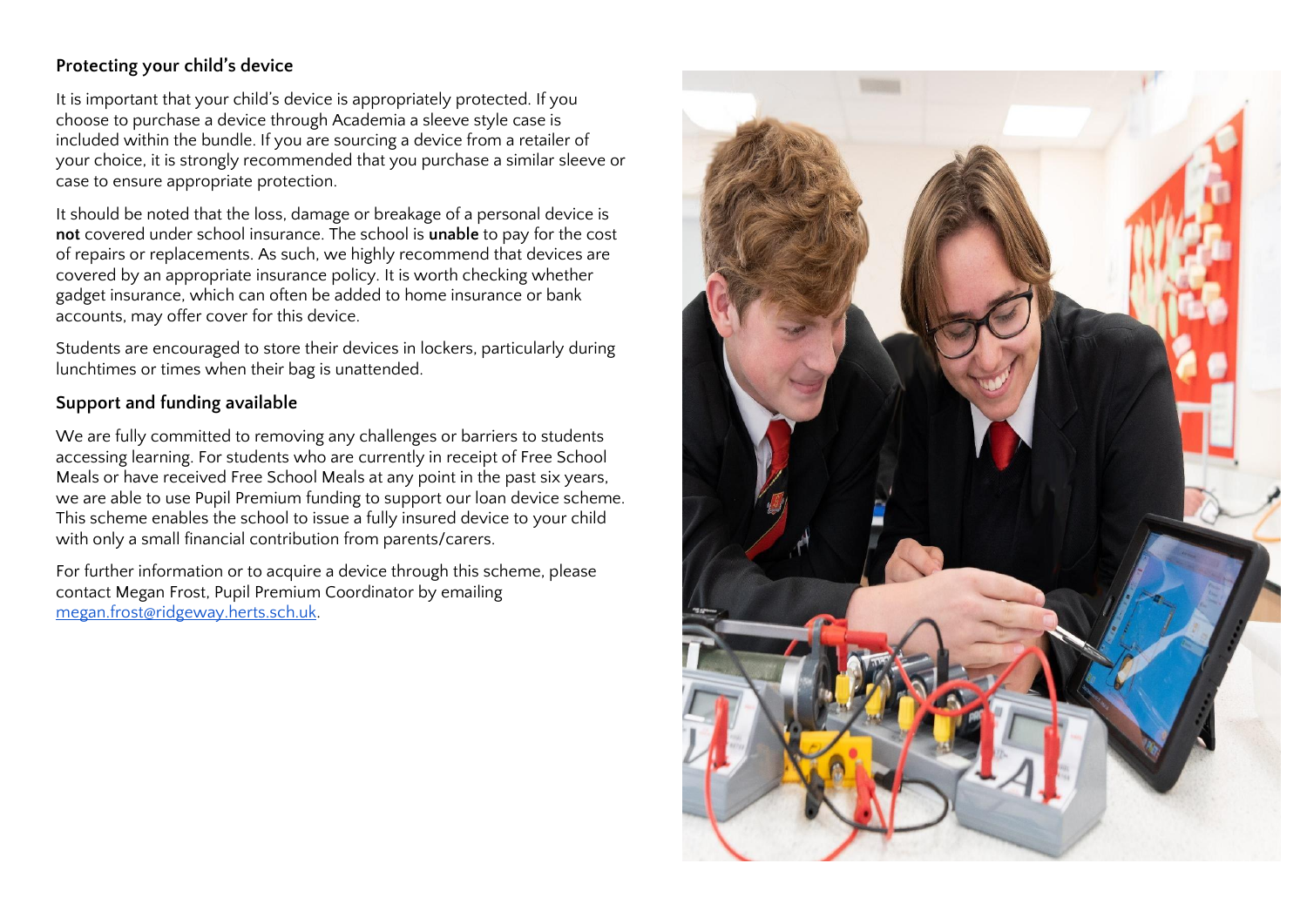## **Frequently asked questions**

## *How will my child use a Chromebook to support their learning?*

This varies from class to class, but the answer may be, 'For just about everything'. Popular G Suite tools and applications make classroom collaboration easy, and there are apps to support learning like video-making, podcasting, and coding.

Having access to a touchscreen device with a camera opens many creative possibilities in Art, Design and Technology, Music and Maths while also enabling students to film and review practical performances in Drama and PE. A device also allows interactive activity and online research: every student immediately has access to an atlas, a French/Spanish/German dictionary, the latest statistics on the economy, a flexible musical instrument, a camera and more!

Teachers also make use of Google Classroom in every lesson. It is a tool used to help organise student classwork and assign homework and projects.

For students undertaking GCSEs, BTECs and A Levels it will allow access to online learning resources at home and at school, such as e-textbooks as well as platforms like Seneca Learning and other tools to support independent revision.

## *What evidence is there to support 1:1 device use in schools?*

We are following the **DFE** national strategy and using the latest **EEF** research in making our decision. These show a net learning gain and also an improvement in collaboration, feedback and metacognition for students with access to a 1:1 device.

We have in place a continued programme of professional development and training to support the roll out of these new devices for students, teachers and for parents based on the latest research.

## *My child already has a different device, can they use that instead?*

Providing that it is a Chromebook and it meets the specified minimum standards, yes. If you have any questions regarding the suitability of a particular device, please send a brief email to [admin@ridgeway.herts.sch.uk.](mailto:admin@ridgeway.herts.sch.uk)

## *Could we buy a cheaper Chromebook and 'opt out' of the school's recommended device and purchasing portal?*

Yes. There are other Chromebooks on the retail market, but we are offering a device built with a customised specification that will be robust and will survive well in a school setting. A level of standardisation will make training and support easier for students and staff.

## *Why have you gone with a touchscreen - this makes it more expensive?*

From our experience, we know that there are increased learning opportunities associated with being able to operate both a touchscreen tablet (that can run the wide range of Android apps) and a laptop with a keyboard. A touch interface brings significant benefits to many day-to-day learning activities, for example: painting, music making, annotating documents, using whiteboard apps, photography and video, while access to a keyboard adds an even greater range to the benefits available.